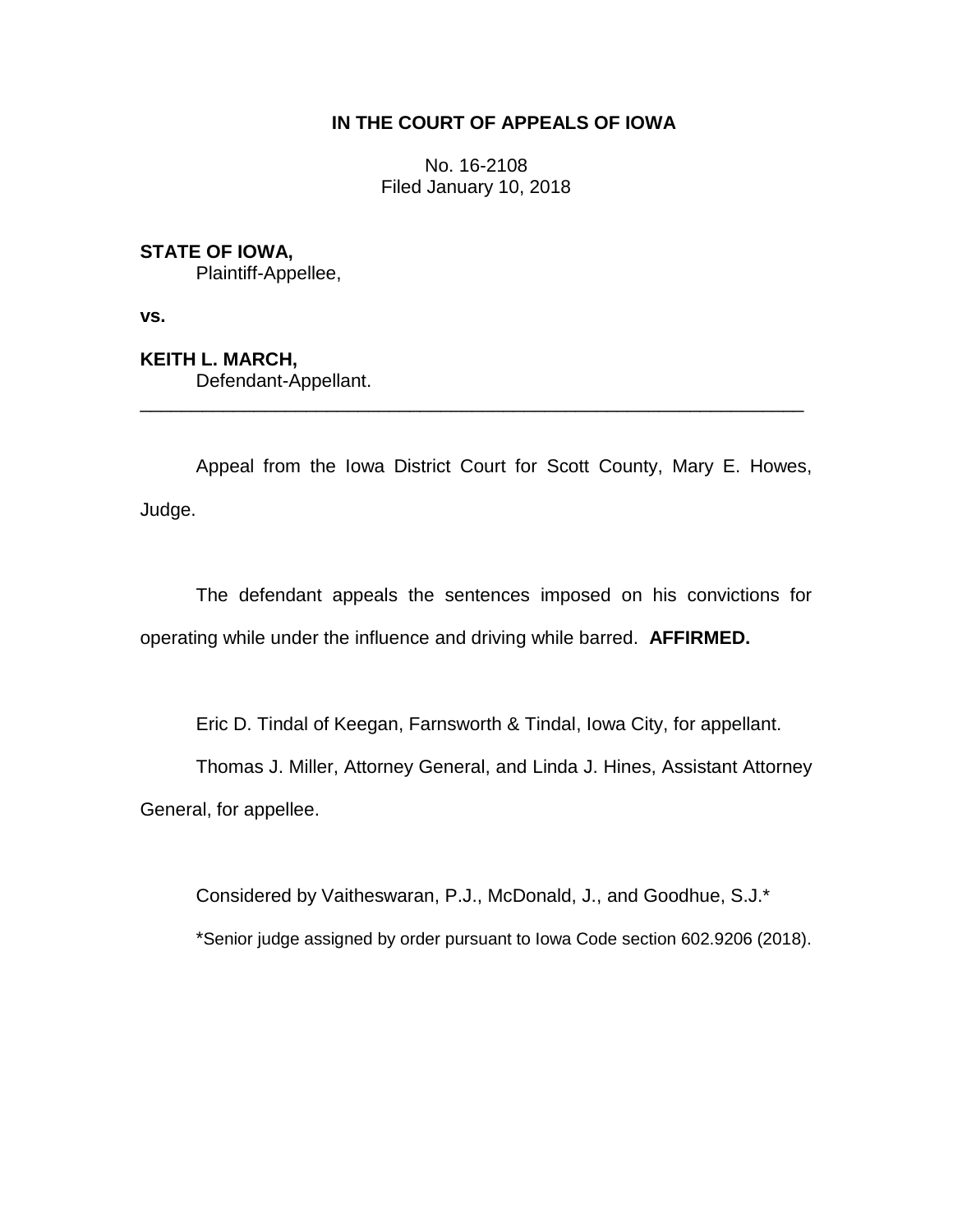## **GOODHUE, Senior Judge.**

Keith L. March pled guilty to operating while under the influence, third offense, and driving while barred as an habitual offender. He was sentenced to five years on the operating-while-under-the-influence conviction and two years on the driving-while-barred conviction. The sentences were ordered to be served concurrently. March appeals the sentences.

### **I. Background Facts and Circumstances**

March's appeal is only as to the sentences the court imposed. He maintains the trial court did not set forth reasons for imposing a two-year sentence for driving while barred. He also claims that although the trial court said he would be incarcerated under the Operating While Under the Influence Continuum Program (Continuum Program), the written sentencing order does not reflect he was to be placed in the Continuum Program.

## **II. Preservation of Error**

The ordinary rules of error preservation do not apply when a challenge is to an error in sentencing. *State v. Lathrop*, 781 N.W.2d 288, 293 (Iowa 2010).

#### **III. Scope of Review**

Sentences are reviewed for corrections of errors at law. Iowa R. App. P. 6.907.

## **IV. Discussion**

Sentencing decisions of the trial court are cloaked with a strong presumption that they are appropriate. *State v. Thomas*, 547 N.W.2d 223, 225 (Iowa 1996). In review of the sentence, if it is found to be within the statutory limits, it will be set aside only for an abuse of discretion. *Id.* Abuse of discretion requires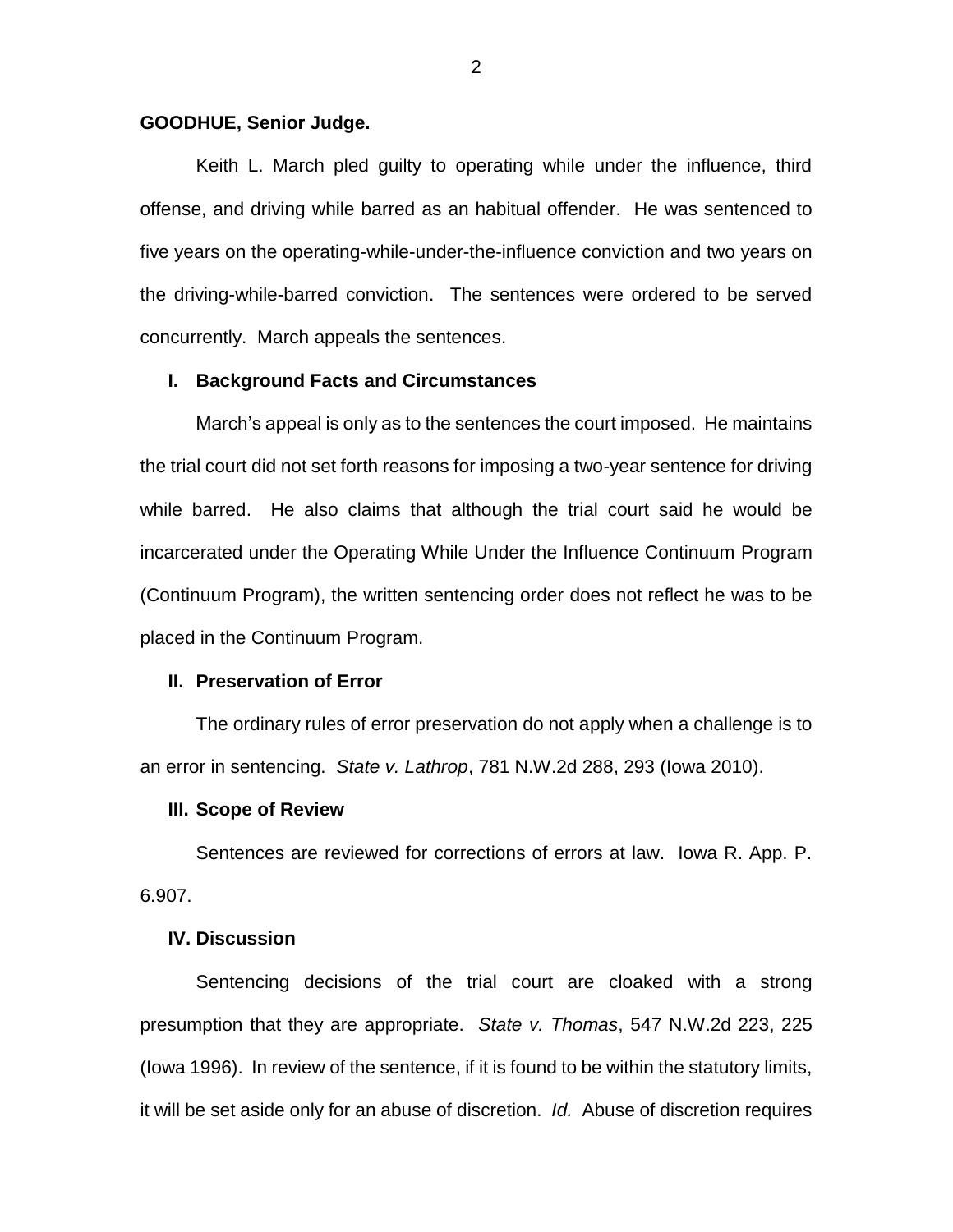that the sentence must be clearly untenable or unreasonable for it to be set aside or modified. *Id.* 

March's initial claim is that the court did not give sufficient reasons for sentencing him to two years on the driving-while-barred-as-an-habitual-offender conviction and not granting probation. A sentencing court is obligated to state on the record its reasons for a particular sentence. Iowa R. Crim. P. 2.23(3)(d). The reasons may be terse and succinct so long as they are adequate to allow the reviewing court to determine whether the sentencing court exercised its discretion in imposing the sentence. *State v. Thacker*, 862 N.W.2d 402, 408 (Iowa 2015).

The trial court made rather extensive comments about March's driving record, which included two previous convictions for driving while intoxicated, third offense, and the apparently unsuccessful treatment March had received. The court mentioned March's needs and the safety of the public. Granted, the comments also related to the driving-while-intoxicated charge, but the two charges were so related and intertwined it is difficult to separate them. Both are driving charges, and both involve safety to the public. The reasons stated were applicable to both convictions. The sentencing court set out its reasons and did not abuse its discretion.

March also contends that although the court orally discussed the Continuum Program in discussing the sentence, the sentencing order did not place him in the Continuum Program. Placement in the Continuum Program is the function and discretion of the Iowa Department of Corrections and does not require a special court order. *See* Iowa Code § 904.513 (2015). "Because the Iowa Department of Corrections is assigned the task of developing criteria for the assignment of

3